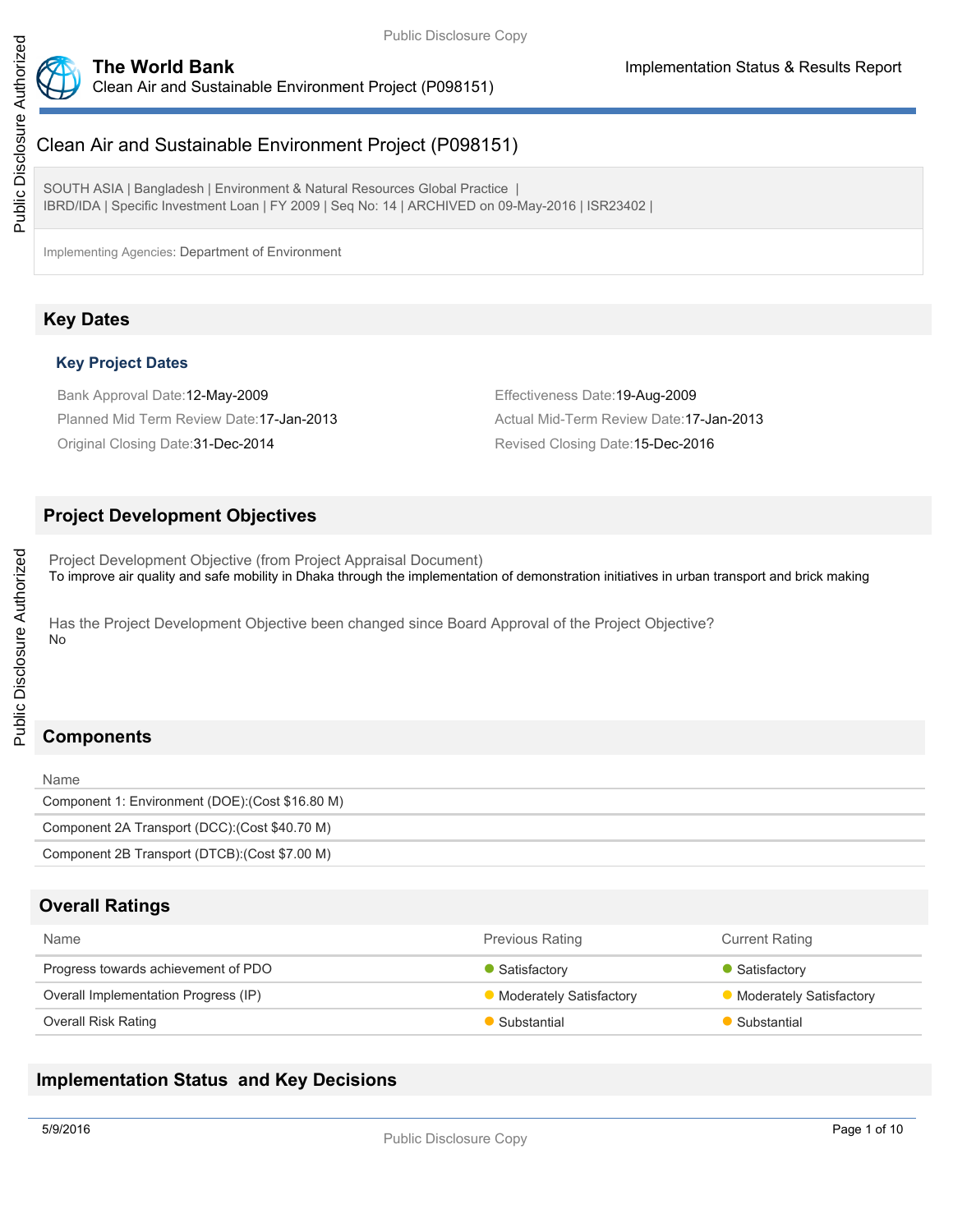



The project has made steady progress after the last mission and the remaining activities are expected to be completed by December 15, 2016. On the Environmental component, the overall capacity for air quality management has been significantly improved. The staff of the Air Quality Wing (AQW) and field level offices received several training courses on Continuous Air Quality Monitoring Stations (CAMS) operation, maintenance and data management. The daily Air Quality Index (AQI) generated from CAMS data provides an important indication of the air quality levels in eight (08) major cities. The component has contributed to the general awareness on air quality agenda and several electronic and print media have published on air quality challenges using the AQI. In the Transport component, work contracts under DSCC/DNCC component have made a good progress with remaining works on track to be completed by the monsoon season. The coordination for the starting of traffic signal operation is underway as the piloting of remote control system was agreed at stakeholders meeting at MoHA and the system has been installed at four intersections during the mission.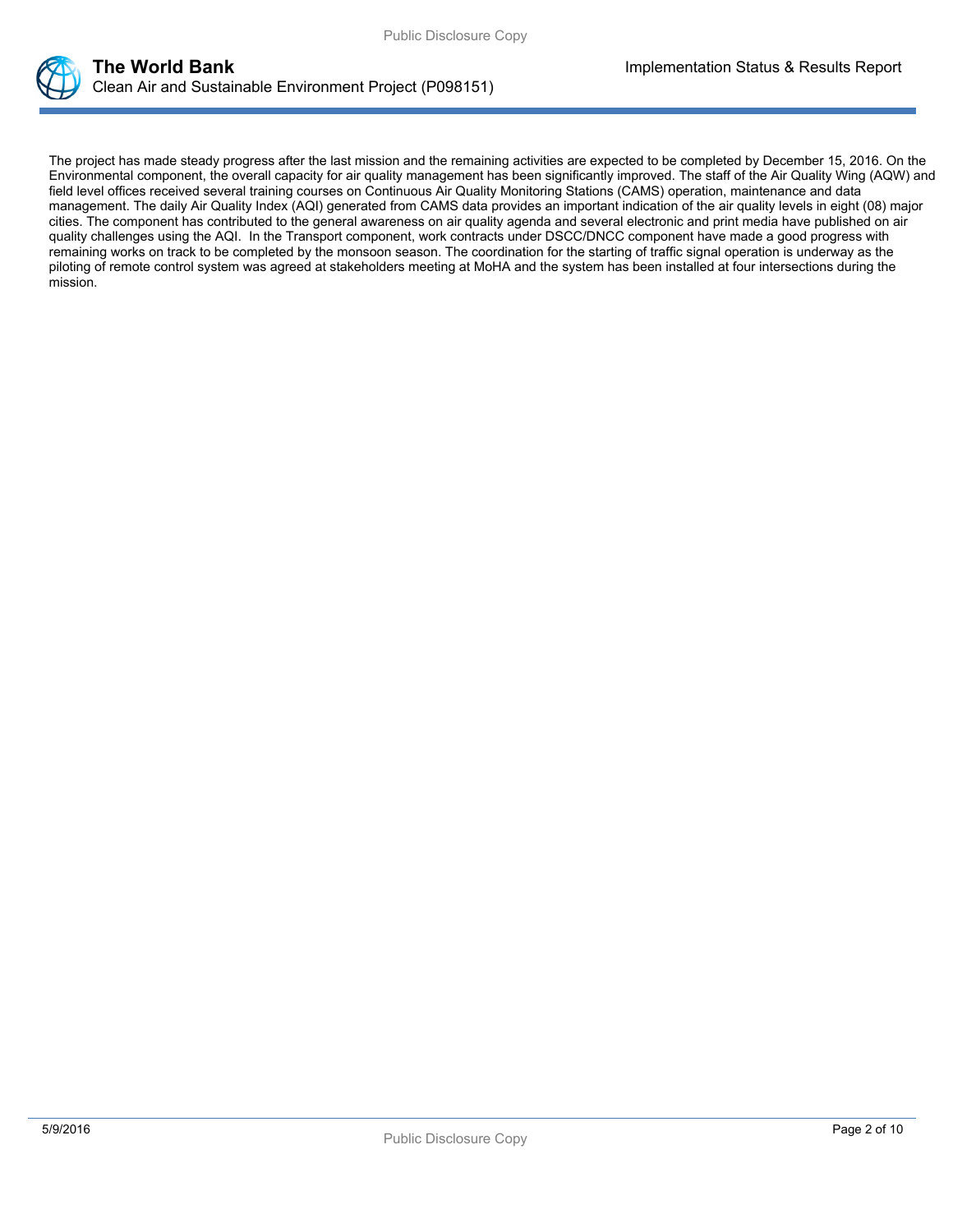

# **Risks**

# **Systematic Operations Risk-rating Tool**

5/9/2016 Page 3 of 10 Public Disclosure Copy Risk Category **Rating at Approval** Previous Rating Current Rating Previous Rating Current Rating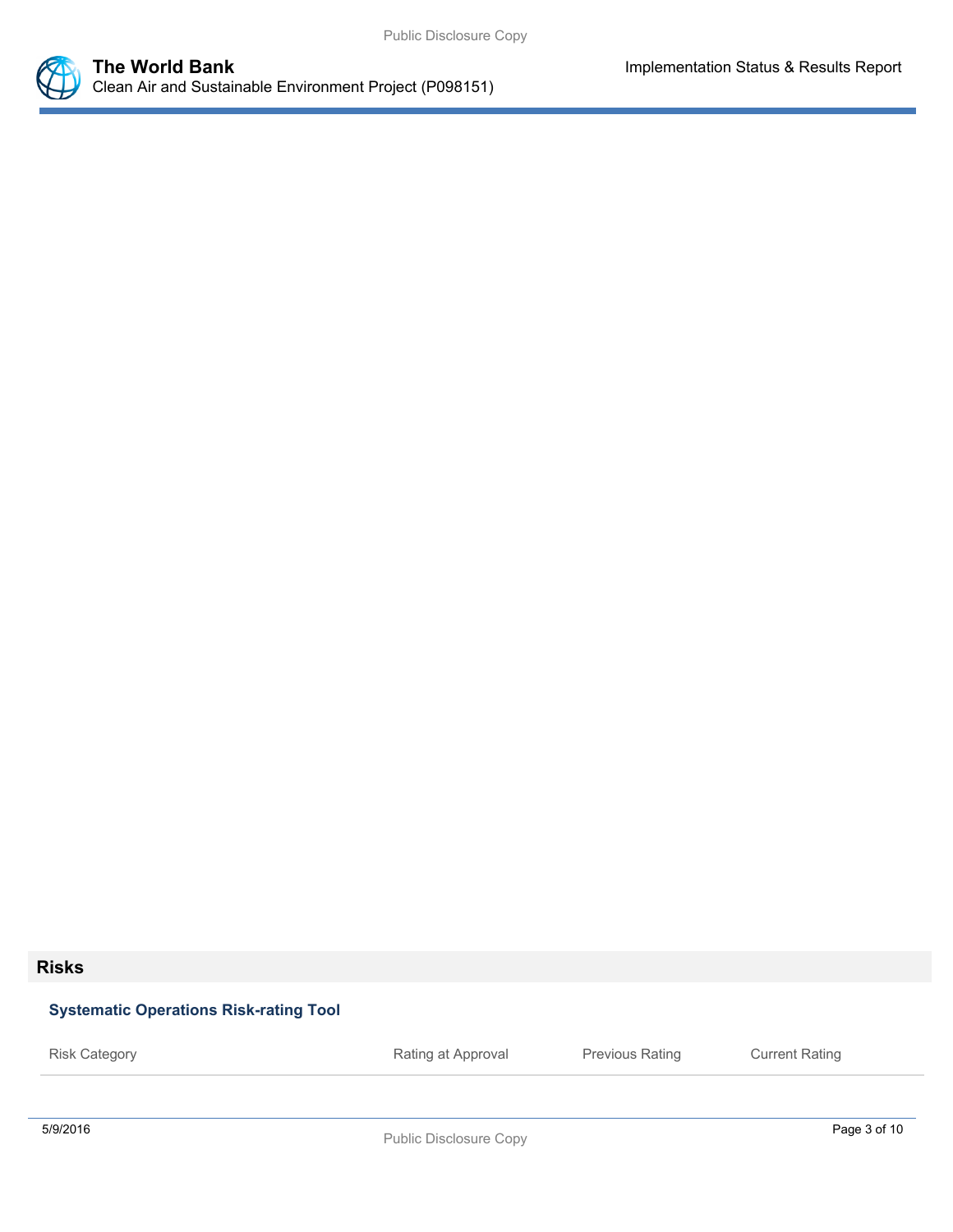



Clean Air and Sustainable Environment Project (P098151)

| <b>Political and Governance</b>                                 | $--$  | • Substantial | • Substantial |
|-----------------------------------------------------------------|-------|---------------|---------------|
| Macroeconomic                                                   | $- -$ | • Moderate    | • Moderate    |
| Sector Strategies and Policies                                  | $- -$ | • Substantial | • Substantial |
| Technical Design of Project or Program                          | --    | • Moderate    | • Moderate    |
| Institutional Capacity for Implementation and<br>Sustainability | $--$  | • Substantial | • Moderate    |
| Fiduciary                                                       | $- -$ | • Substantial | • Substantial |
| <b>Environment and Social</b>                                   | $--$  | • Moderate    | • Moderate    |
| <b>Stakeholders</b>                                             | $--$  | • Moderate    | • Moderate    |
| Other                                                           | $- -$ | $- -$         | $-$           |
| Overall                                                         | $--$  | • Substantial | • Substantial |
|                                                                 |       |               |               |

## **Results**

### **Project Development Objective Indicators**

 Number of brick kilns adopting cleaner technology and decreasing (i) particulate emissions by 20% and (ii) GHG emission by 20% by end of project period (Number, Custom)

|       | <b>Baseline</b> | Actual (Previous) | Actual (Current) | End Target  |
|-------|-----------------|-------------------|------------------|-------------|
| Value | 0.00            | 8.00              | 10.00            | 12.00       |
| Date  | 09-Nov-2009     | 01-Jul-2015       | 31-Jan-2016      | 15-Dec-2016 |

### Increase of vehicular traffic in location of interventions (Number, Custom)

|       | <b>Baseline</b> | Actual (Previous) | Actual (Current) | End Target  |
|-------|-----------------|-------------------|------------------|-------------|
| Value | 217700.00       | 232000.00         | 232000.00        | 239500.00   |
| Date  | 09-Nov-2009     | 01-Jul-2015       | 31-Jan-2016      | 15-Dec-2016 |

### Pedestrian using Foot Over Bridges in locations of intervention (Percentage, Custom)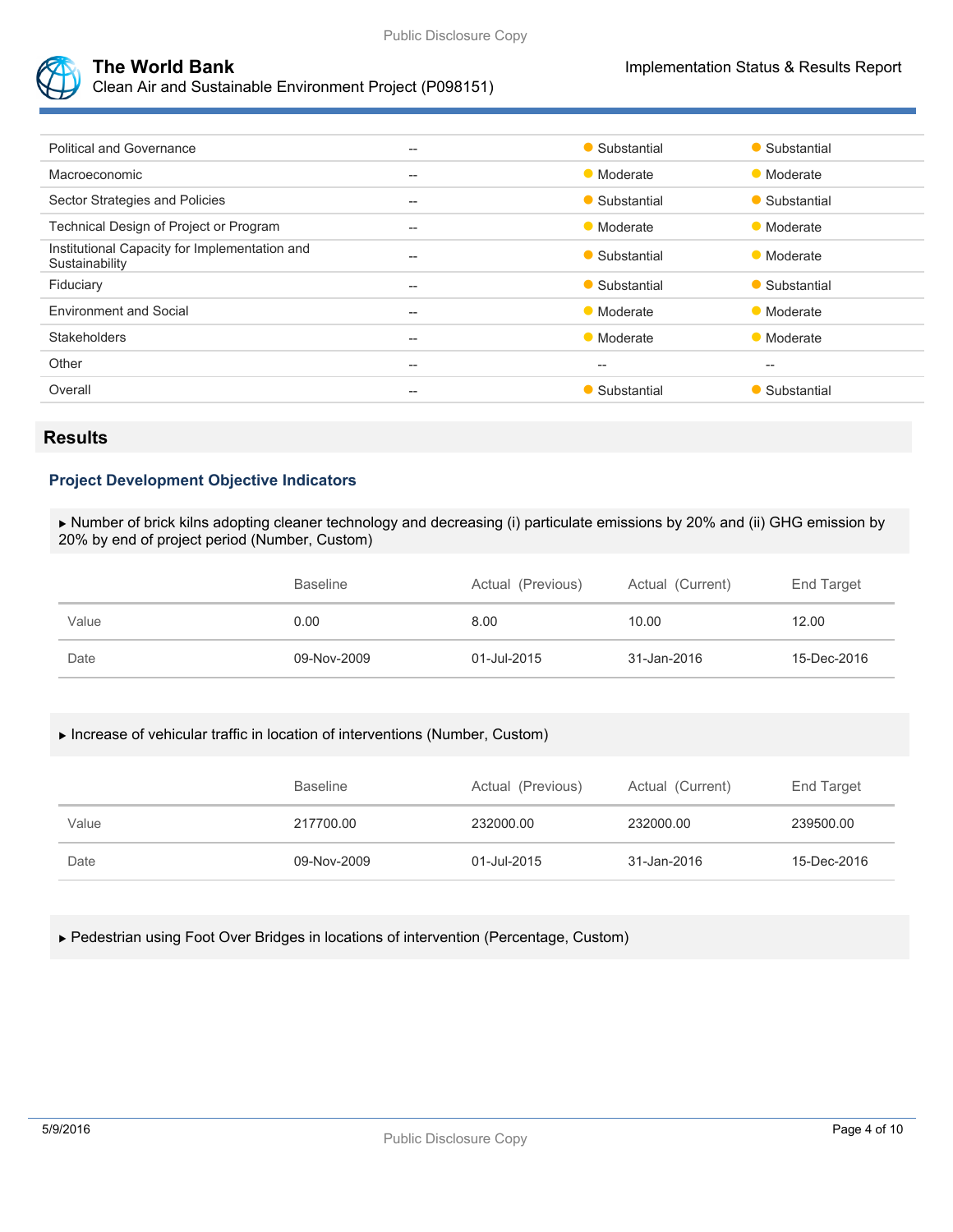



|       | <b>Baseline</b> | Actual (Previous) | Actual (Current) | End Target  |
|-------|-----------------|-------------------|------------------|-------------|
| Value | 0.00            | 79.00             | 79.00            | 75.00       |
| Date  | 09-Nov-2009     | 01-Jul-2015       | 31-Jan-2016      | 15-Dec-2016 |

#### Pedestrian using sidewalks in locations of intervention (Percentage, Custom)

|       | <b>Baseline</b> | Actual (Previous) | Actual (Current) | End Target  |
|-------|-----------------|-------------------|------------------|-------------|
| Value | 0.00            | 78.00             | 78.00            | 75.00       |
| Date  | 09-Nov-2009     | 01-Jul-2015       | 31-Jan-2016      | 15-Dec-2016 |

#### Overall Comments

The progress towards achieving the PDO is considered satisfactory and is expected to be achievable during the project period.

### **Intermediate Results Indicators**

#### At least 2 cities with updated source / emissions profiles (Number, Custom)

|       | <b>Baseline</b> | Actual (Previous) | Actual (Current) | End Target  |
|-------|-----------------|-------------------|------------------|-------------|
| Value | 0.00            | 2.00              | 2.00             | 2.00        |
| Date  | 09-Nov-2009     | 01-Jul-2015       | 31-Dec-2015      | 15-Dec-2016 |

#### Air quality monitoring stations installed (Number, Custom)

|       | <b>Baseline</b> | Actual (Previous) | Actual (Current) | End Target  |
|-------|-----------------|-------------------|------------------|-------------|
| Value | 5.00            | 11.00             | 11.00            | 11.00       |
| Date  | 09-Nov-2009     | 01-Jul-2015       | 31-Dec-2015      | 15-Dec-2016 |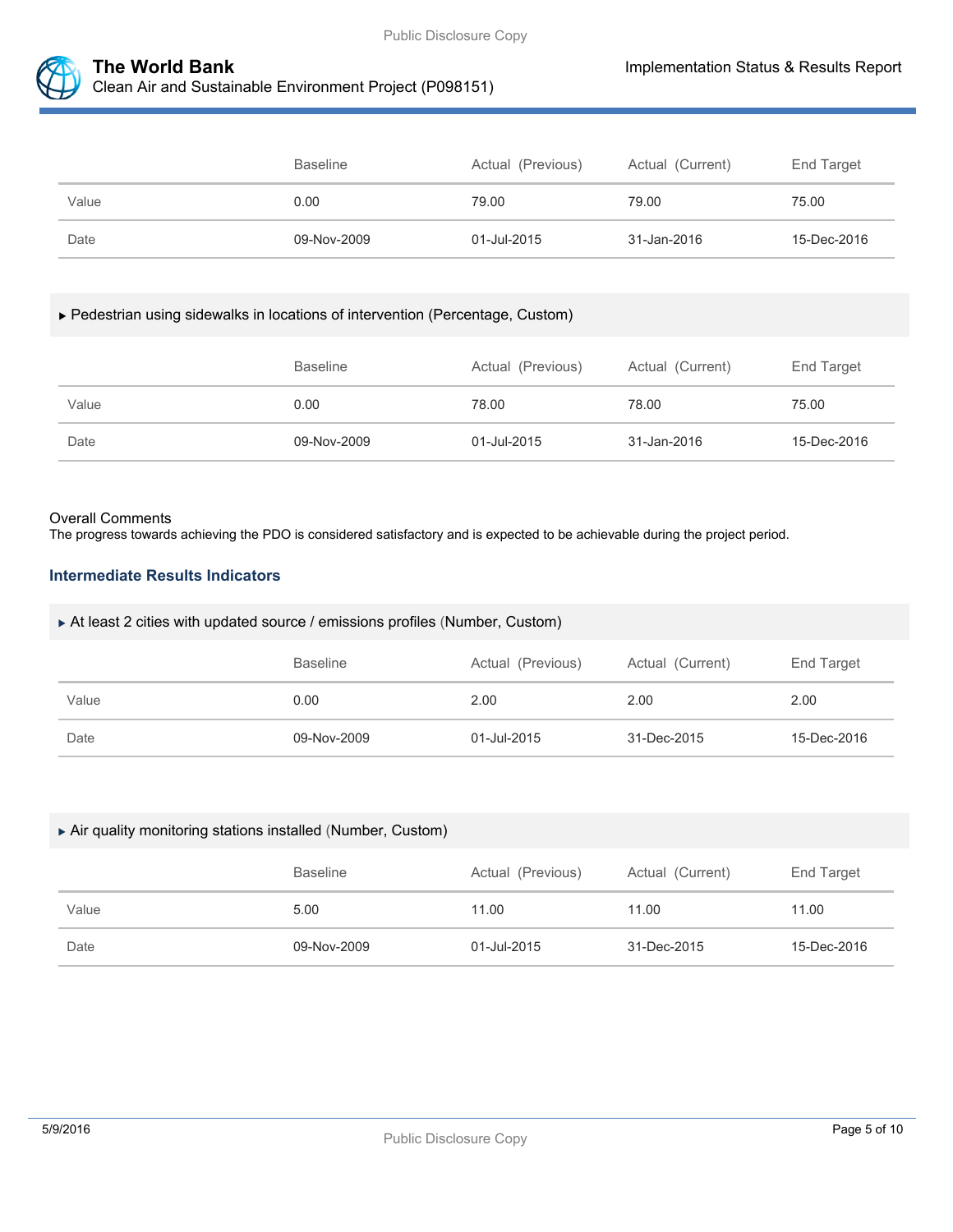



### Brick Burning Act drafted for Cabinet's approval (Text, Custom)

|       | <b>Baseline</b> | Actual (Previous)                                     | Actual (Current)                                      | End Target                                          |
|-------|-----------------|-------------------------------------------------------|-------------------------------------------------------|-----------------------------------------------------|
| Value | None            | Act Approved by<br>Parliament on<br>November 20, 2013 | Act Approved by<br>Parliament on<br>November 20, 2013 | <b>Brick Burning</b><br>Act submitted<br>to Cabinet |
| Date  | $- -$           | 01-Jul-2015                                           | 31-Dec-2015                                           | 31-Dec-2014                                         |

#### Vehicular Emission Standards updated (Text, Custom)

|       | <b>Baseline</b> | Actual (Previous)                   | Actual (Current)    | End Target                                   |
|-------|-----------------|-------------------------------------|---------------------|----------------------------------------------|
| Value | None            | Planned for further<br>consultation | <b>ECR</b> included | Vehicle<br>Emission<br>Standards<br>approved |
| Date  | $- -$           | 01-Jul-2015                         | 31-Jan-2016         | 31-Dec-2014                                  |

#### Communication campaign implemented (Text, Custom)

|       | Baseline | Actual (Previous) | Actual (Current) | End Target            |
|-------|----------|-------------------|------------------|-----------------------|
| Value | None     | Completed         | Completed        | Campaign<br>continued |
| Date  | $- -$    | 10-Mar-2015       | 31-Dec-2015      | 15-Dec-2016           |

#### Construction of Foot Over Bridge (Text, Custom)

|       | Actual (Previous)<br><b>Baseline</b> |             | Actual (Current) | End Target  |  |
|-------|--------------------------------------|-------------|------------------|-------------|--|
| Value |                                      | 19          | 21               | 25          |  |
| Date  | 09-Nov-2009                          | 01-Jul-2015 | 31-Mar-2016      | 15-Dec-2016 |  |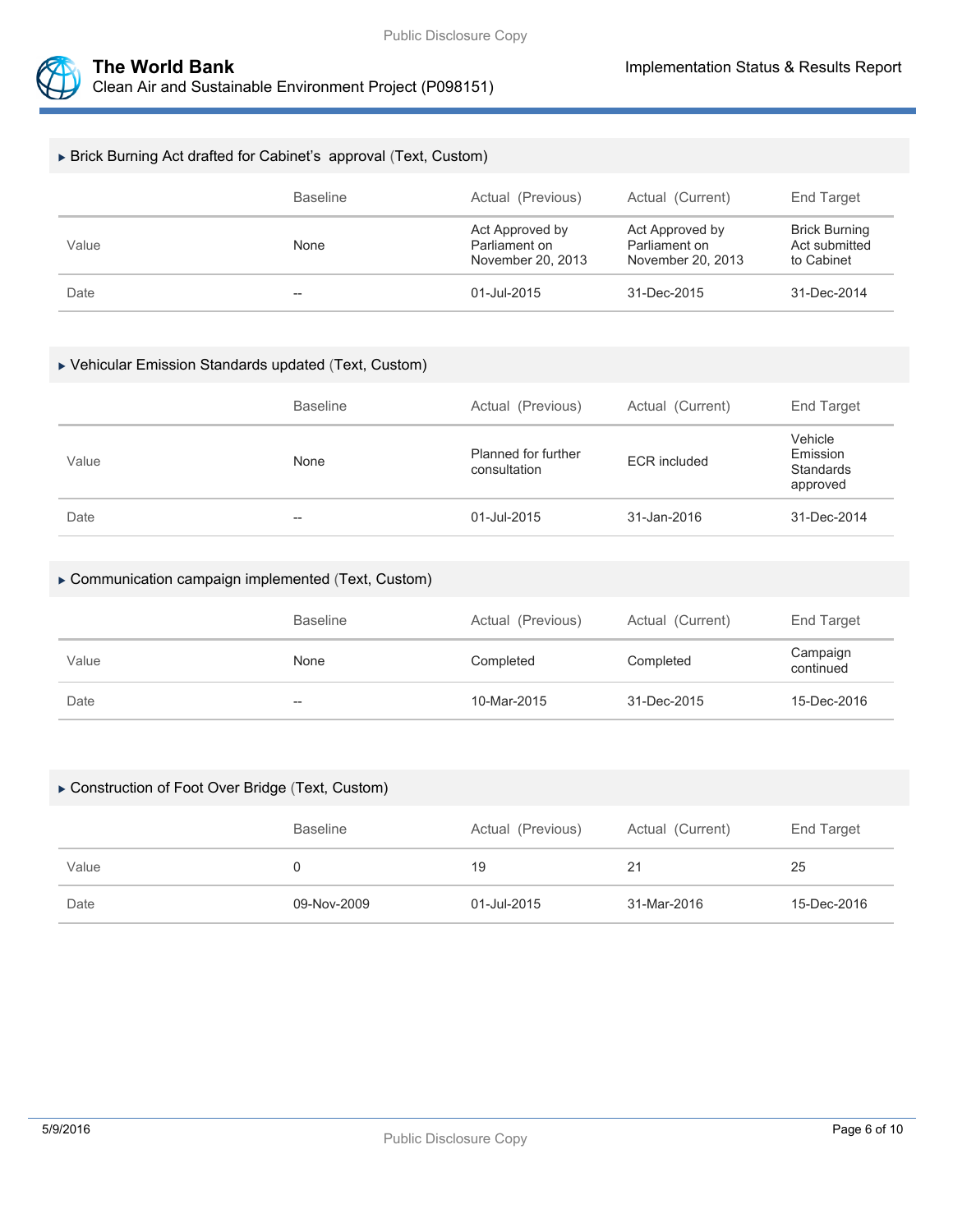

| $\triangleright$ New sidewalks with surface drainage constructed (Kilometers, Custom) |      |       |       |       |  |  |  |
|---------------------------------------------------------------------------------------|------|-------|-------|-------|--|--|--|
| <b>Baseline</b><br>Actual (Previous)<br>Actual (Current)<br>End Target                |      |       |       |       |  |  |  |
| Value                                                                                 | 0.00 | 60.00 | 65.00 | 70.00 |  |  |  |
| 09-Nov-2009<br>31-Jan-2016<br>08-Dec-2016<br>Date<br>01-Jul-2015                      |      |       |       |       |  |  |  |

### Traffic safety campaigns (Number, Custom)

|       | Actual (Previous)<br><b>Baseline</b> |             | Actual (Current) | End Target  |
|-------|--------------------------------------|-------------|------------------|-------------|
| Value | 0.00                                 | 3.00        | 3.00             | 3.00        |
| Date  | 09-Nov-2009                          | 01-Jul-2015 | 31-Jan-2016      | 15-Dec-2016 |

### Corridors of separation of MV and NMV traffic (Number, Custom)

|       | Actual (Previous)<br><b>Baseline</b> |             | Actual (Current) | End Target  |
|-------|--------------------------------------|-------------|------------------|-------------|
| Value | 0.00                                 | 2.00        | 2.00             | 2.00        |
| Date  | 09-Nov-2009                          | 01-Jul-2015 | 31-Jan-2016      | 15-Dec-2016 |

#### Traffic signals newly installed or fixed (Number, Custom)

|       | Actual (Previous)<br><b>Baseline</b> |             | Actual (Current) | End Target  |
|-------|--------------------------------------|-------------|------------------|-------------|
| Value | 0.00                                 | 62.00       | 62.00            | 39.00       |
| Date  | 09-Nov-2009                          | 01-Jul-2015 | 31-Jan-2016      | 15-Dec-2016 |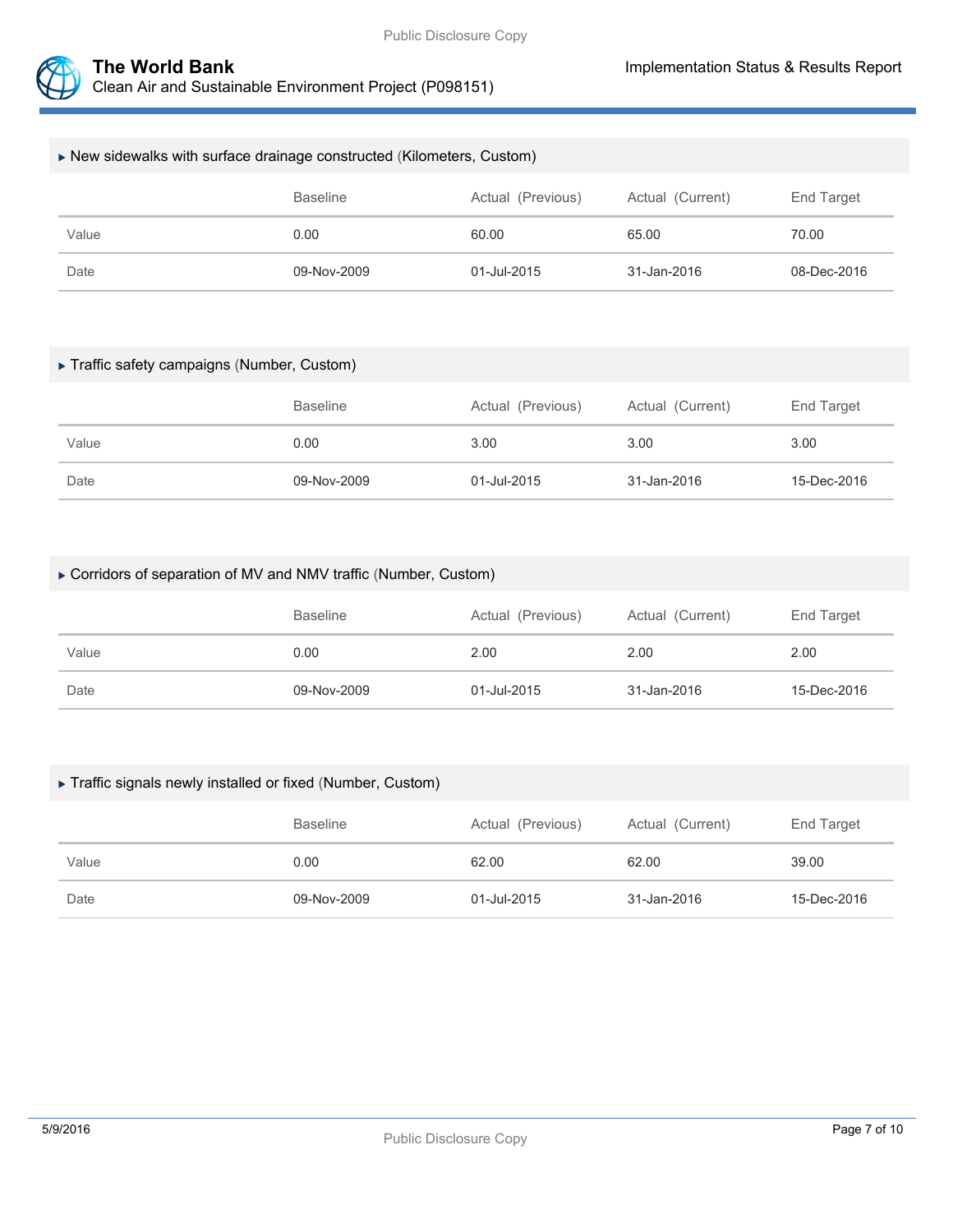



| Intersections improved (Number, Custom)                                |             |             |             |             |  |  |
|------------------------------------------------------------------------|-------------|-------------|-------------|-------------|--|--|
| Actual (Previous)<br>Actual (Current)<br><b>Baseline</b><br>End Target |             |             |             |             |  |  |
| Value                                                                  | 0.00        | 35.00       | 35.00       | 40.00       |  |  |
| Date                                                                   | 09-Nov-2009 | 01-Jul-2015 | 31-Jan-2016 | 15-Dec-2016 |  |  |

#### Studies for (i) rationalization of bus route network (ii) BRT on a pilot corridor (Number, Custom)

|       | Actual (Previous)<br><b>Baseline</b> |             | Actual (Current) | End Target  |  |
|-------|--------------------------------------|-------------|------------------|-------------|--|
| Value | 0.00                                 | 1.00        | 1.00             | 2.00        |  |
| Date  | 09-Nov-2009                          | 01-Jul-2015 | 31-Jan-2016      | 15-Dec-2016 |  |

#### Revised DTCB Act empowering DTCB presented to the Cabinet for approval (Text, Custom)

|       | <b>Baseline</b>    | Actual (Previous)                                       | Actual (Current)                                        | End Target                                                 |
|-------|--------------------|---------------------------------------------------------|---------------------------------------------------------|------------------------------------------------------------|
| Value | Revision initiated | Passed by Parliament<br>and Published in the<br>Gazette | Passed by Parliament<br>and Published in the<br>Gazette | Passed by<br>Parliament and<br>Published in<br>the Gazette |
| Date  | 09-Nov-2009        | 01-Jul-2015                                             | 31-Jan-2016                                             | 15-Dec-2016                                                |

#### Revised MVO Act for reduction in emissions submitted to Cabinet (Text, Custom)

|       | <b>Baseline</b> | Actual (Previous)                                                         | Actual (Current)                                                   | End Target                              |
|-------|-----------------|---------------------------------------------------------------------------|--------------------------------------------------------------------|-----------------------------------------|
| Value | None            | The sections relevant<br>to BRTA have been<br>distributed for<br>comments | <b>BRTA Act under review</b><br>by Ministry of Law for<br>vetting. | Presented to<br>Cabinet for<br>approval |
| Date  | 09-Nov-2009     | 01-Jul-2015                                                               | 31-Jan-2016                                                        | 15-Dec-2016                             |

#### Overall Comments

The intermediate result indicators are also on track and are expected to be achieved by end of the project period. Only 2 FOBs has been dropped.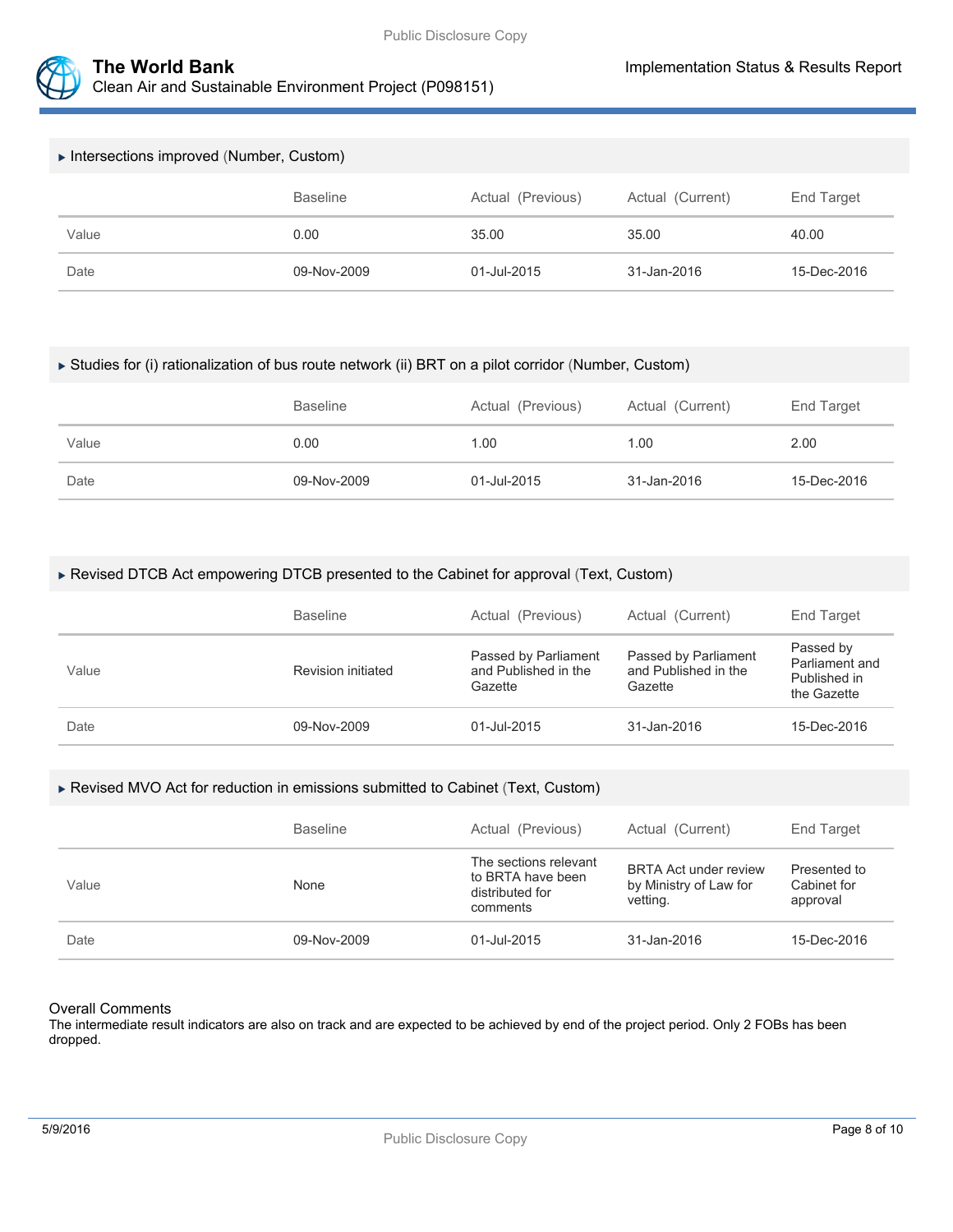

# **Data on Financial Performance**

#### **Disbursements (by loan)**

| Project                    | Loan/Credit/TF | <b>Status</b> | Currency      | Original | Revised      | Cancelled                 | <b>Disbursed</b> | Undisbursed        | <b>Disbursed</b>  |
|----------------------------|----------------|---------------|---------------|----------|--------------|---------------------------|------------------|--------------------|-------------------|
| P098151                    | IDA-45810      | Effective     | <b>XDR</b>    | 42.20    | 42.19        | 0.01                      | 33.65            | 8.54               | 80%               |
| <b>Key Dates (by loan)</b> |                |               |               |          |              |                           |                  |                    |                   |
| Project                    | Loan/Credit/TF | <b>Status</b> | Approval Date |          | Signing Date | <b>Effectiveness Date</b> |                  | Orig. Closing Date | Rev. Closing Date |
| P098151                    | IDA-45810      | Effective     | 12-May-2009   |          | 27-May-2009  | 19-Aug-2009               |                  | 31-Dec-2014        | 15-Dec-2016       |

### **Cumulative Disbursements**



### **Restructuring History**

Level Approved on 27-Jun-2013

# **Related Project(s)**